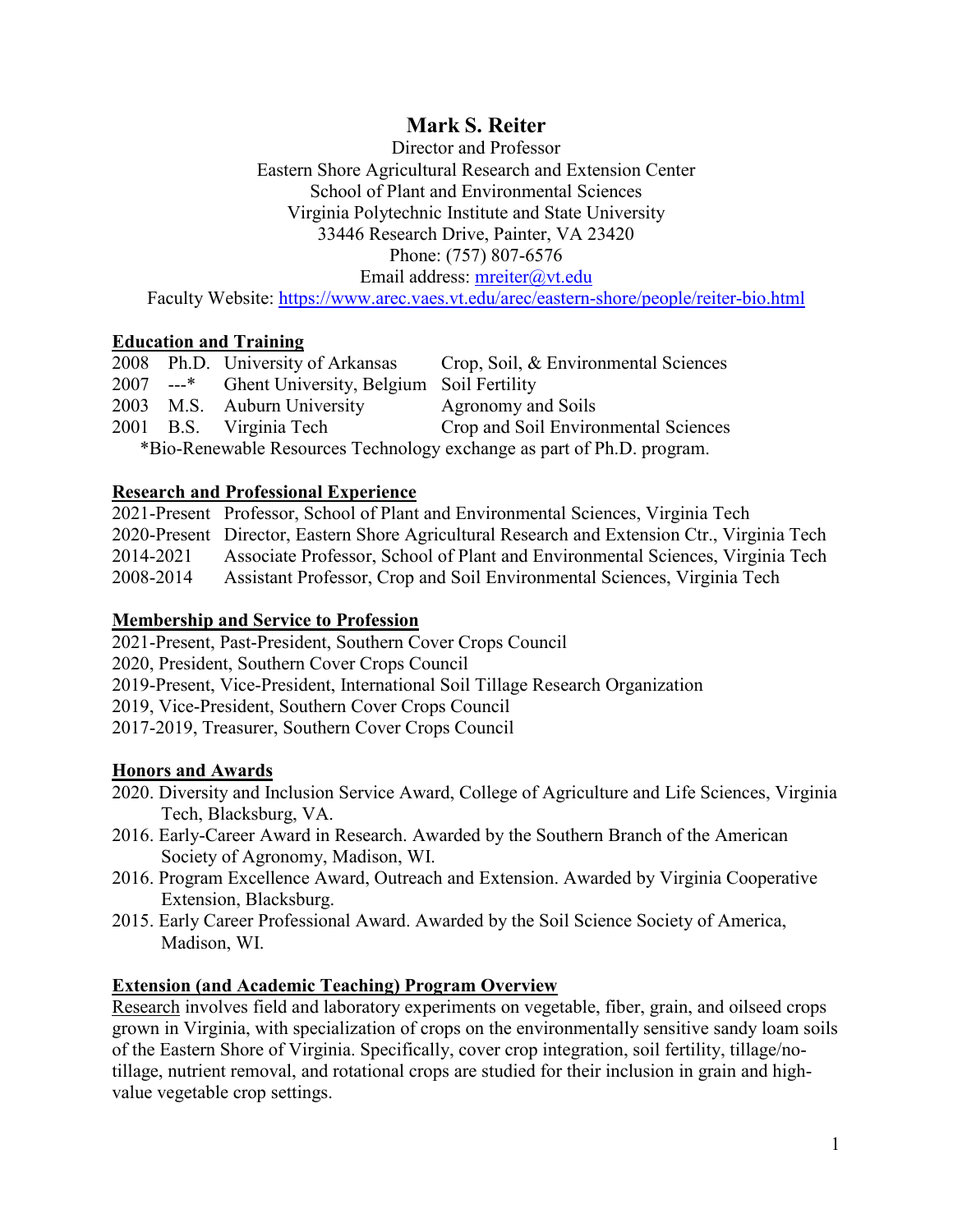Teaching involves undergraduate and graduate students. Currently I advise OMALS, M.S. and Ph.D. students, and am serving on committees for students in my home and other departments. Student projects revolve around crop rotations, cover crops, soil fertility, soil quality, and overall agronomic sustainability. Undergraduate students are engaged via experiential learning opportunities via internships, guest lecturing, and via co-leading study abroad programs to South Africa (CSES 3954; A Focus on Food Security, Wildlife, and Conservation, School of Plant and Environmental Sciences, Taught Wintermester 2017/18, 2018/19, and 2019/20, Virginia Tech). I also teach an applied online course for graduate students (CSES 5444; Agronomic Topics in the Mid-Atlantic, School of Plant and Environmental Sciences, Taught Spring 2018, 2019, 2020, and 2021).

Extension involves working with other scientists, county Extension agents, farmers, and the general public through scientific meetings, field days, field visits, and publications. Fertilizer use, alternative tillage regimes, alternative rotational crops, cover crops, soil quality, removal of marginal land from production, and basic soil fertility are discussed as it relates to food, fiber, and cellulosic biomass crops.

## **Selected Sponsored Research: Total Funding from 2014-present: \$27.4M**

- Potential for Inter-cropping Forage Radish and Winter Wheat, USDA Natural Resources Conservation Service, USD 75,000, Principal Investigators: Reiter M; Flessner M, Participation: 60%, 09/27/2018-09/30/2021.
- Developing edamame varieties for mechanized production and improved consumer acceptance to increase sustainability of the vegetable industry, U.S. Department of Agriculture - SCRI, USD 3,746,265.00, Principal Investigators: Zhang B; Arancibia R; Duncan S; Chen P; Ross J; Mozzoni L; Li S; Clinton L; Yin Y; Rideout S; …Reiter M, Participation: 10%, 09/01/2018-08/31/2022.
- Innovative Manure Management Strategies to Promote Phosphorus Balance and Sustain Agriculture on the Delmarva Peninsula, NIFA-CARE, U.S. Department of Agriculture, USD 300,000, Principal Investigators: Reiter M; Shober A; Toor G, Participation: 34%, 05/15/2018-05/14/2022.
- Environmental, economic and social perceptions of winter cover crops and nutrient cycling in the Eastern USA and Cherkassy Region, Ukraine, CRDF Global, USD 106,994, Principal Investigators: Reiter M; Kolibabchuk T, Participation: 47%, 02/01/2018-01/31/2019.
- Strategic Initiatives to Achieve Regional Phosphorus Balance in the Chesapeake Bay Watershed, National Fish and Wildlife Foundation, USD 283,844, Principal Investigators: Reiter M; Ignosh J; Hughes-Evans K, Participation: 81%, 01/01/2017-12/31/2020.

# **U.S. Patents (\*Graduate Student)**

- Millsaps, C.R.\*, M.S. Reiter, J.E. Mason, and B.M. Whitehurst. 2020. Granulated compositions and methods for making and using the same. United States Provisional Patent Number: 63/012,613. Issued 12 May.
- Reiter, M.S. and T.C. Daniel. 2011. Value-added granulated organic fertilizer. United States Patent Number: 8,062,405. Issued 22 Nov.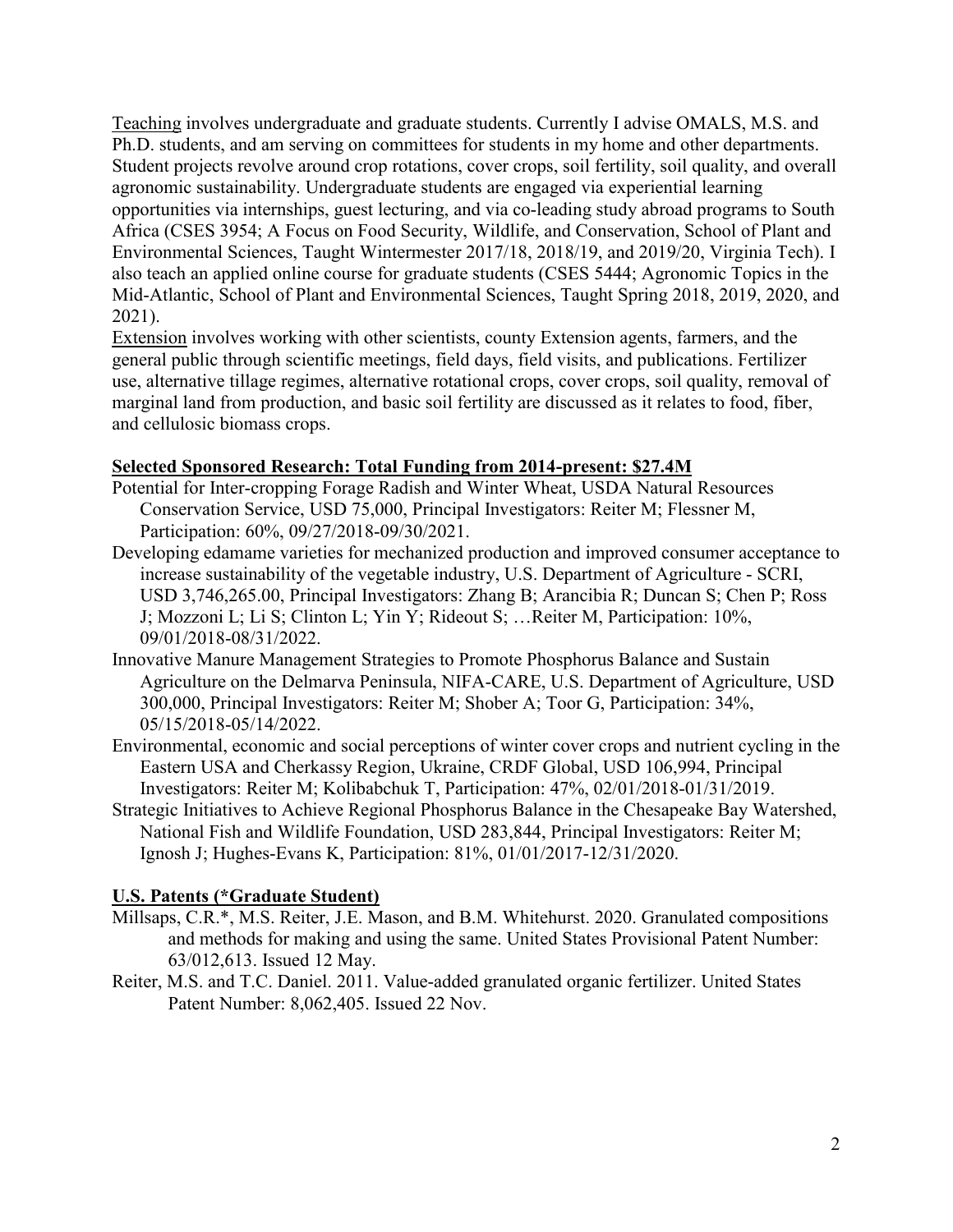#### **Refereed Publications (\*Graduate Student, from 2017 – present; Total Number: 40)**

- Carneiro, R.\*, S. Duncan, S. O'Keefe, D. Yu, H. Huang, Y. Yin, C. Neill, B. Zhang, T. Kuhar, S. Rideout, M. Reiter, J. Ross, P. Chen, and A. Gillen (2021). Utilizing Consumer Perception of Edamame to Guide New Variety Development. Frontiers in Sustainable Food Systems, 4. doi:10.3389/fsufs.2020.556580
- Millsaps, C.R.\*, M.S. Reiter, B.M. Whitehurst, G.B. Whitehurst, R.O. Maguire, and W.E. Thomason. 2021. Granulated poultry litter ash acidulation and physical characteristics. Trans. ASABE. doi: 10.13031/trans.14164.
- Acharya, T.P.\*, M.S. Reiter, G. Welbaum, and R.A. Arancibia. 2020. Nitrogen uptake and use efficiency in sweet basil production under low tunnels. HortScience 54:429-435. doi[:10.21273/HORTSCI14515-19.](http://doi.org/10.21273/HORTSCI14515-19)
- Brasier, K.\*, J. Oakes, M. Balota, M. Reiter, N. Jones, R. Pittman, C. Sneller, W. Thomason, and C. Griffey. 2020. Genotypic variation and stability for nitrogen use efficiency in winter wheat. Crop Sci. 60(1):32-49. Doi: 10.1002/csc2.20006
- Jian, J., X. Du, M.S. Reiter, and R.D. Stewart. 2020. A meta-analysis of global cropland soil carbon changes due to cover cropping. Soil Biology Biochemistry. 143. [https://doi.org/10.1016/j.soilbio.2020.107735.](https://doi.org/10.1016/j.soilbio.2020.107735)
- Jian, J., B.J. Lester, X. Du, M.S. Reiter, and R.D. Stewart. 2020. A calculator to quantify cover crop effects on soil health and productivity. Soil Tillage Res. 199. doi: 10.1016/j.still.2020.104575
- Norris, R.\*, Chim, B.\*, Evanylo, G., Reiter, M., and Thomason, W. (2020). Corn yield and soil nitrogen following winter annual cover crops interseeded into soybean. *CROP SCIENCE,*  60(5), 2667-2682. doi: 10.1002/csc2.20185.
- Reiter, M.S., K. Pavuluri, and F. Pierce. 202X. Tomato yield and quality response to polyhalite fertilizer on sandy loam soils in the Mid-Atlantic region. HortScience. In review.
- Baxter, A.E.\*, R.O Maguire, G. Whitehurst, D. Holshouser, and M.S. Reiter. 2019. Novel fertilizer as an alternative for supplying manganese and boron to soybeans. Commun. In Soil Sci. Plant Anal. 50(1):65-76.
- Brasier, K.G.\*, B.G. Tamang, N.R. Carpenter, T. Fukao, M.S. Reiter, R.M. Pittman, C.H. Sneller, W.E. Thomason, and C.A. Griffey. 2018. Photoperiod response gene PpD-D1 affects nitrogen use efficiency in soft red winter wheat. Crop Sci. 58(6):2593-2606.
- Gu, G., L.K. Strawn, D.O. Oryang, J. Zheng, E.A. Reed, A.R. Ottesen, R.L. Bell, Y. Chen, S. Duret, D.T. Ingram, M.S. Reiter, R. Pfuntner, E.W. Brown, and S.L. Rideout. 2018. Agricultural practices influence *salmonella* contamination and survival in pre-harvest tomato production. Front. Microbiology. 9:2451*.*
- Moore, P.A., H. Li, R. Burns, D. Miles, R. Maguire, J. Ogejo, M.S. Reiter, and M.D. Buser. 2018. Development and testing of the ARS air scrubber: A device for reducing ammonia emissions from animal rearing facilities. Front. Sustain. Food Syst. doi: [https://doi.org/10.3389/fsufs.2018.00023.](https://doi.org/10.3389/fsufs.2018.00023)
- Norris\*, R., B.K. Chim, G. Evanylo, M. Reiter, and W. Thomason. 2018. Assessment of inseason soil nitrogen tests for corn planted into winter annual cover crops. Soil Sci. Soc. Am. J. 82(6):1428-1436.
- Parvej, M.R., A.S. Williams\*, D.L. Holshouser, W.H. Frame, and M.S. Reiter. 2018. Doublecrop soybean response to potassium on mid-Atlantic coastal plain and piedmont soils. Agon. J. 110(1):399-410.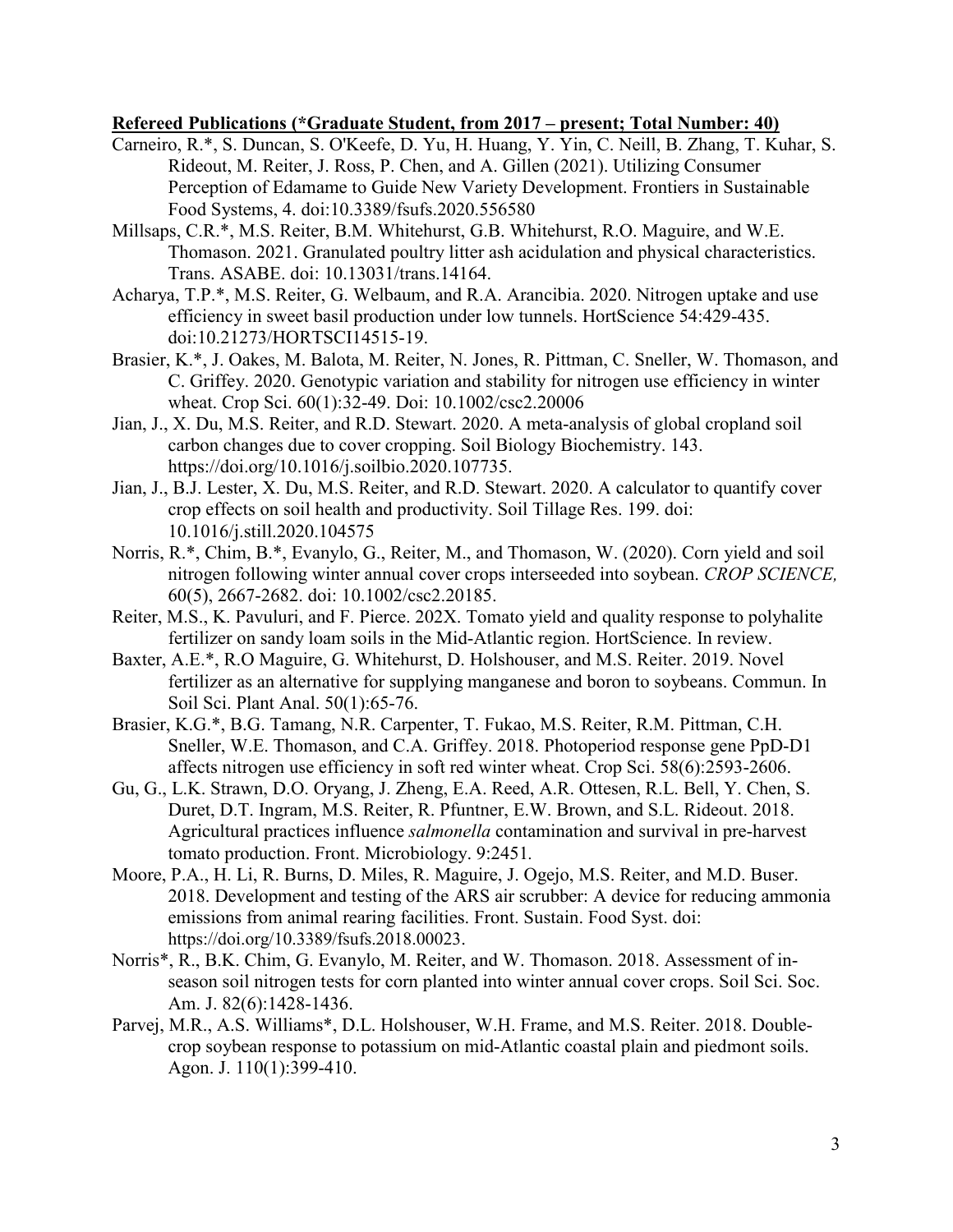- Stewart, R.D., J. Jian, A.J. Gyawali\*, W.E. Thomason, B.D. Badgley, M.S. Reiter, and M.S. Strickland. 2018. What we talk about when we talk about soil health. Agric. Environ. Letters. 3(1):1-5.
- Williams, A.S.\*, M.R. Parvej, D.L. Holshouser, W.H. Frame, and M.S. Reiter. 2018. Correlation and calibration of soil-test potassium from different soil depths for full-season soybean on coarse-textured soils. Agron. J. 110(1):369-379.
- Wimer-Fleming\*, C., M.S. Reiter, R.O. Maguire, and S. Phillips. 2018. Long-term impacts of poultry litter on soil pH and phosphorus in no-till. Better Crops Plant Food. 102(2):21-23.
- Williams, A.S.\*, M.R. Parvej, D.L. Holshouser, W.H. Frame, and M.S. Reiter. 2017. Correlation of field-moist, oven-dry, and air-dry soil potassium for mid-Atlantic USA soybean. Soil Sci. Soc. Am. J. 81(6):1586-1594.

#### **Technical and Extension Publications (from 2017-present; Total Number: 66)**

- Kuhar, T., M. Reiter, S. Rideout, and V. Singh. 2021. Critical updates for the 2021 mid-Atlantic commercial vegetable recommendations. Publ. SPES-193P. Virginia Cooperative Extension, Blacksburg.
- Pittman, P., U. Deitch, M. Reiter, V. Singh, J. Mason, K. Duerksen, J. Haymaker, et al. 2021. 2021 Virtual Eastern Shore Agricultural Conference and Trade Show. Publ. SPES-312NP. Virginia Cooperative Extension, Blacksburg.
- Reiter, M.S., J. Ignosh, C. Neill, E. Zimmerman, K. Hughes-Evans, and V. Morris. Financial feasibility and market analysis of poultry litter ash fertilizer granules. SPES-330NP. Virginia Cooperative Extension, Blacksburg.
- Reiter, M.S., T.P. Kuhar, S.L. Rideout, and D.B. Langston. 2021. 2021 Southeastern U.S. Vegetable Crop Handbook. J.M. Kemble (ed). Southeast Vegetable Extension Workers. Meister Media Worldwide, Willoughby, OH. Available at: https://vegetablegrowersnews.com/catalogs/2021-southeastern-u-s-vegetable-crophandbook/.
- Reiter, M.S. and R.O. Maguire. 2021. Lime: Common soil additives to raise soil pH in Virginia. Publ. SPES-298NP. Virginia Cooperative Extension, Blacksburg.
- Reiter, M.S. 2020. Common fertilizers used in Virginia: Nitrogen, phosphorus, and potassium. Publ. SPES-199NP. Virginia Cooperative Extension, Blacksburg.
- Reiter, M.S. 2020. Common fertilizers used in Virginia: Secondary and micronutrients. Publ. SPES-200NP. Virginia Cooperative Extension, Blacksburg.
- Reiter, M.S. 2020. Conversion factors needed for common fertilizer calculations. Publ. SPES-201NP. Virginia Cooperative Extension, Blacksburg.
- Reiter, M.S., H.B. Doughty, T.P. Kuhar, J.M. Wilson, D.B. Langston, S.L. Rideout, J.A. Parkhurst, and L.K. Strawn. 2020. 2020-2021 Mid-Atlantic commercial vegetable production recommendations. Publ. SPES-193P. Virginia Cooperative Extension, Blacksburg.
- Reiter, M.S. and C.R. Ervin\*. 2020. Fertilizer: The many forms you can use. Publ. SPES-187NP. Virginia Cooperative Extension, Blacksburg.
- Reiter, M.S., Kuhar, T.P., S.L. Rideout, and D.B. Langston. 2020. 2020 Southeastern U.S. Vegetable Crop Handbook. J.M. Kemble (ed). Southeast Vegetable Extension Workers. Meister Media Worldwide, Willoughby, OH. Available at: https://www.aces.edu/wpcontent/uploads/2019/12/2020\_SEVG\_final\_web.pdf